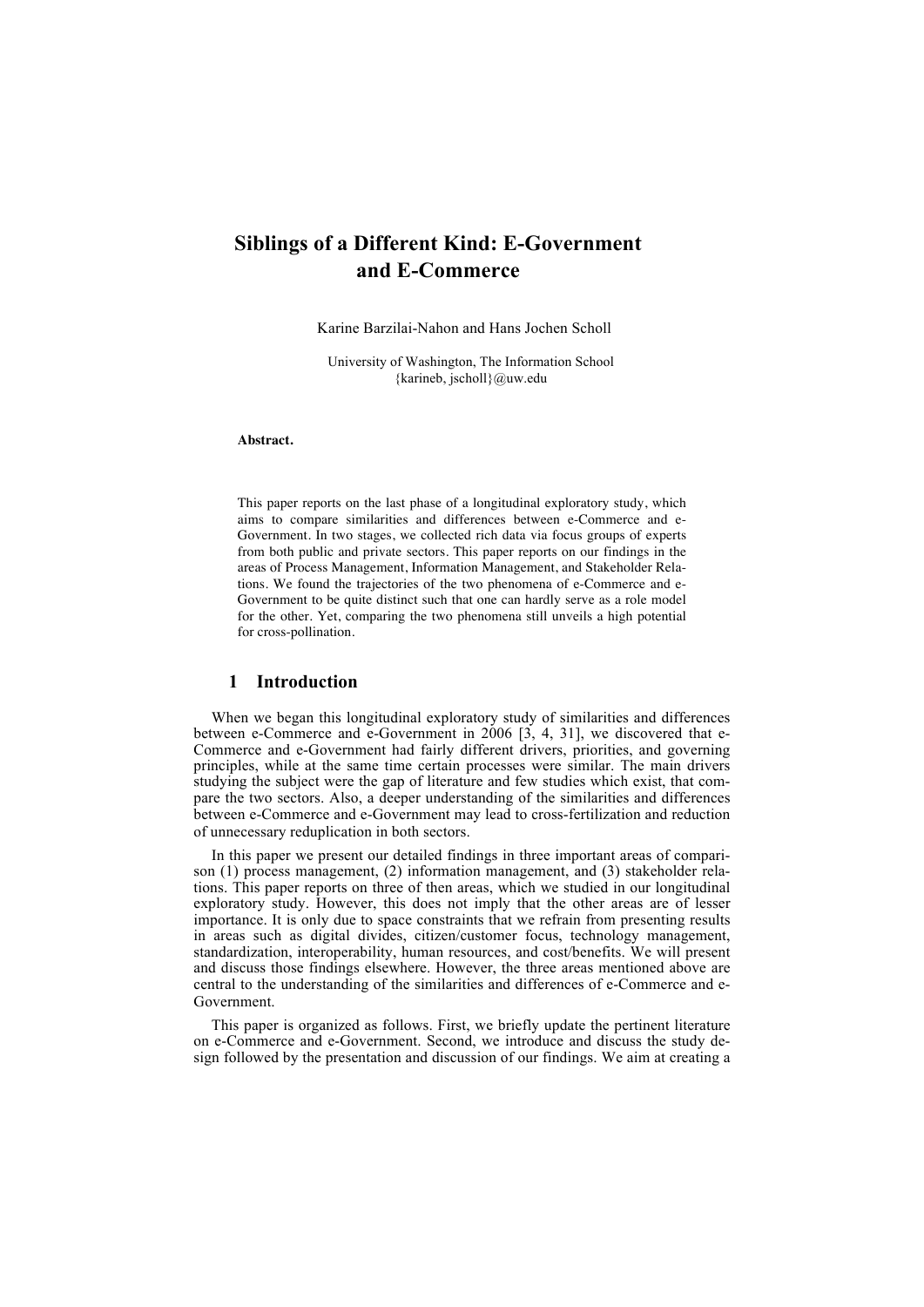theoretical foundation for a later theory testing-oriented stage of research and present the theoretical development in the form of five topical clusters and sub-clusters. We conclude by discussing the implications of our findings for the better understanding of theory and practice.

## **2 Review of Related Literatures**

The body of comparative literature on e-Commerce and e-Government has not grown much over the past few years. Except our own work [3, 4, 31], we found only one further study engaging in comparative analysis of the two phenomena [23]. However, that study based its analysis on surveying user perceptions of relative performance and functionality of US Federal Government websites versus commercial providers such as Google, Yahoo, MSN, CNN, and USAToday among others. As opposed to those authors, we were interested in identifying the drivers, motivations, challenges, and achievements of e-Government and e-Commerce from an internal and behind-the-scene perspective. For anticipating and isolating potential similarities and differences between e-Commerce and e-Government, we also looked at related streams of literature [5, 27, 28]

On a more general plane, public-to-private differences have been identified in three areas: (1) environmental drivers and constraints, (2) organizational mandates and scope, and (3) internal processes, complexities, and incentives [28]. The private sector has been also praised for its higher agility, greater resourcefulness, less burdensome bureaucracy, and stronger motivation to proactively innovate when compared with public sector organizations [6, 27, 28]. These differences also surfaced in a study, which compared the strategic priorities of Chief Information Officers (CIOs) in both public and private sectors. It was found that public-sector CIOs focused on (a) the implementation of an IT architecture, (b) cultural change, (d) hiring/retaining skilled professionals, (e) and streamlining business processes, while private-sector CIOs emphasized (a) simplifying business processes, (b) improving services, (c) effective relationships with senior executives, (d) preventing intrusions, and (e) the implementation of IT architecture. Process change via streamlining and service improvement were more highly ranked by private-sector CIOs [34].

Further, the business models of e-Commerce and e-Government differ in significant ways: while the e-Commerce business model aims at creating customer value and at generating revenue, the e-Government business model is based on laws, statutes, and regulations providing citizens and firms with access to government information and services, and also delineating intergovernmental relationships, strategies, and interoperation of electronic government information systems (EGIS)[16], see also [32]. Citizens' acceptance of e-Government rests on trust, information access, public accessibility, quality of service, time saving, efficiency of service, and social awareness [25]. Also, in e-Commerce several sub-models may be found [7], which explain certain differences particularly in process management.

Finally, as our previous studies uncovered, similarities between e-Commerce and e-Government were found regarding (1) process improvements, (2) backend (process) integration, (3) cost savings, (4) information sharing, (5) vertical and horizontal systems integration, (6) increased responsiveness and service quality, (7) standardization efforts, and (8) the criticality of senior leadership support. Differences between the sectors were found to prevail regarding (1) the drivers and motivations for e-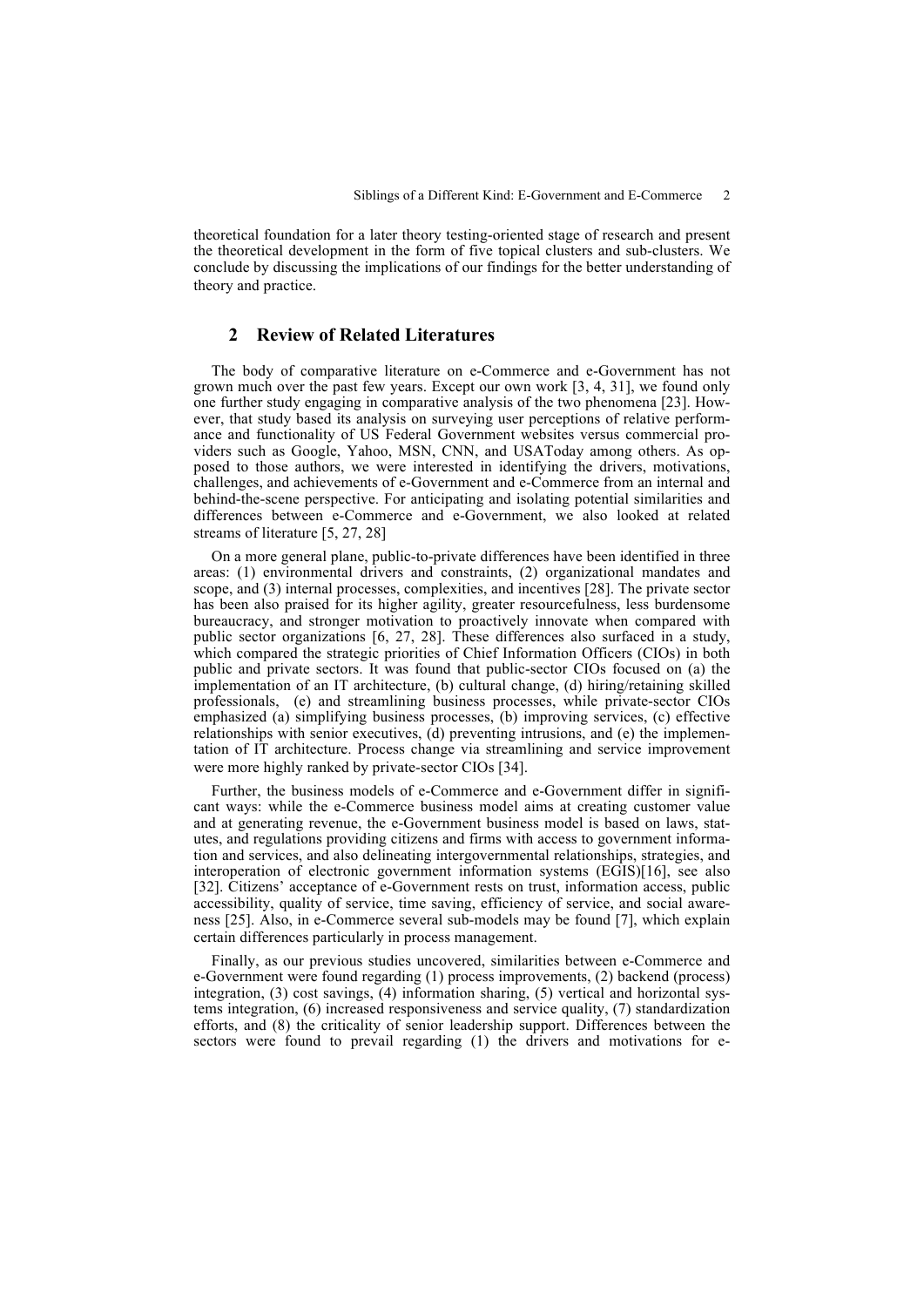Commerce and e-Government, (2) stakeholder expectations, and (3) resource availability (4) concern regarding the digital divides [4, 31].

# **3 Research Questions and Method**

*Study Questions*. Except for the few studies mentioned above, we had to deal with a rather thin base of knowledge in this particular area of research and could only incorporate an emergent theoretical framework, which was mostly derived from our own studies on the subject. This led us to follow through with our originally envisioned, two-stage exploratory research approach [2, 8, 26] addressing the two overarching research questions of

(R1) What is similar in private-sector e-Commerce and public-sector e-Government, and how does it matter?

(R2) What is different in private-sector e-Commerce and public-sector e-Government, and how does it matter?

Both e-Commerce and e-Government projects and implementations are engrained in institutional and social settings [11, 24] leading to a mesh of socio, technical, and organizational complexities, which defy the reduction of the study problem to a few variables. As a consequence, we opted for the empirical format of focus group discussions, which has proven highly effective in study situations of this kind [9, 13, 14, 20, 21]. In focus groups, the interaction between participants can be expected to lead to rich data and high data quality [26]. In our study design, we incorporated two stages of data collection. In the first stage, we had sector experts discuss the overall research questions with other experts from the same sector. We compared the findings in each sector, and identified similarities and differences between the two sectors. The first stage entailed six focus groups with 17 individuals from the public sectors, and 18 from the private sectors. Based on this first stage analysis, we developed a theoretical model represented by a set of 29 propositions [31]. In the second stage, we presented the propositions we developed in the area of process management, information management-, and stakeholder-relations to a focus group which comprised three experts from each sector together. This second-stage focus group approach with experts from both sectors, we expected, would amend our insights and give us further clues regarding the soundness and validity of our initial theoretical concept which was derived from separate-sectored focus groups.

*Sampling Method.* The sampling had to be purposive [29], since certain criteria outlined below had to be met in order to qualify for meaningful data. We also stratified the sample using Anthony's framework, which distinguishes between professionals, supervisors with operational control, managers, and strategic planners [1] and chose the managerial level for the pilot, since that level appeared to us high enough for capturing strategic aspects and motives as well as low enough to identify specifics of implementation and outcomes. Individuals were selected on the basis of willingness to participate and on the basis of prior involvement in and experience with e-Commerce or e-Government projects. For both sectors, participants were selected from organizations in the US Pacific Northwest, which has been found highly developed in both e-Commerce (for example, Amazon.com, Boeing, Microsoft, etc.) and e-Government [15, 17, 18]. We recruited participants from different size and type of organizations and government entities. We did not allow any expert to participate twice, in order to get a better variation of perspectives. We required that the projects, in which the participants had been involved, had been of strategic nature to the orga-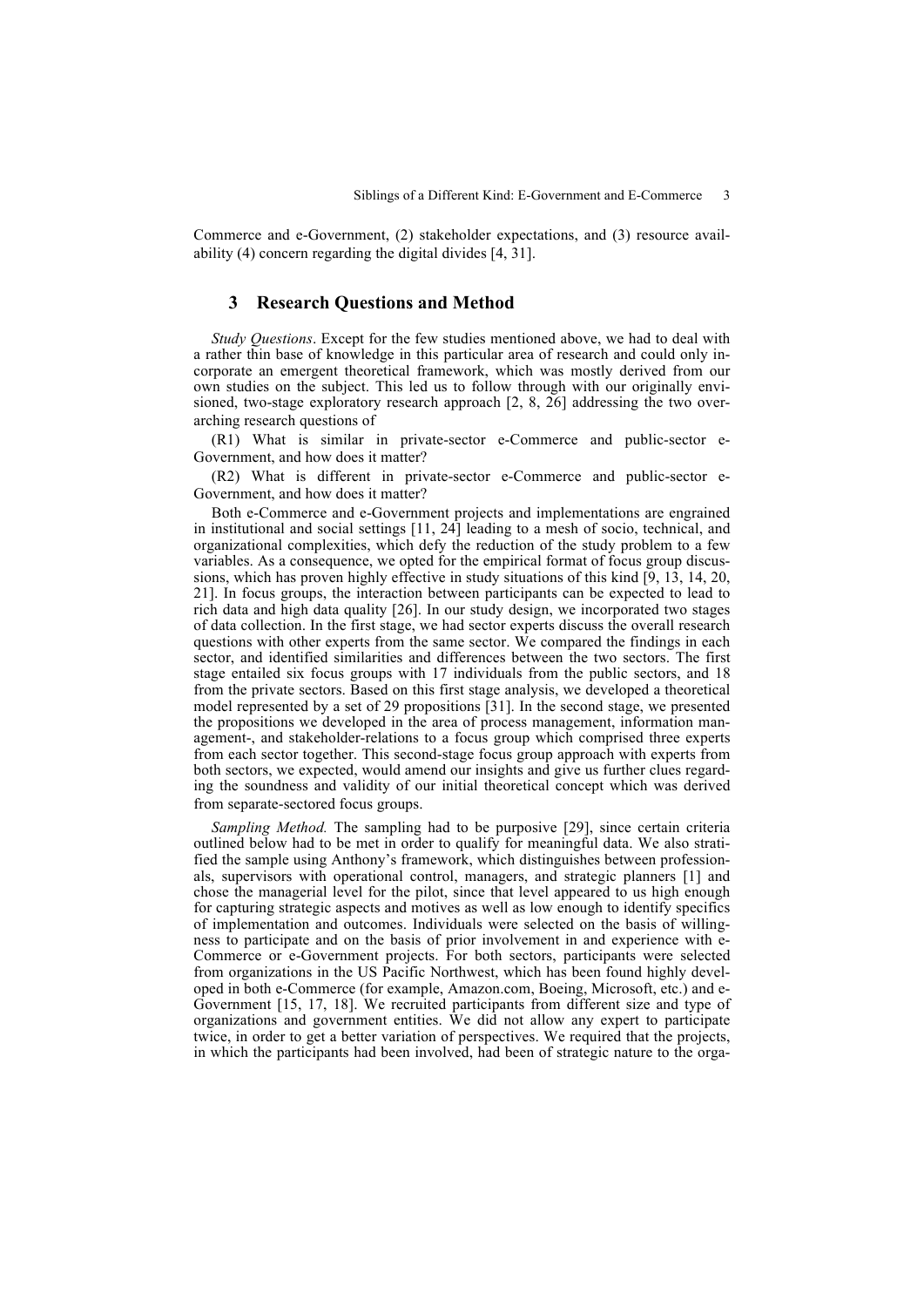nization. Also, the project had to contain a major transactional component. In the first stage of the exploration, six focus groups were conducted: three with participants from private sector, and three for participants from the public sector. In the second stage, when we confronted participants from both sectors with our study findings from the first stage, we conducted one focus group with six participants, three from each sector.

Data Collection. In the first-stage letter of invitation to prospective participants from the private sector, we verbally and graphically introduced the concepts of business-to-consumer (B2C), business-to-business (B2B), business-to-government (B2G), business-to-employee (B2E), and IEE. Likewise, we introduced the concepts of G2C, G2B, G2G, and government-to-employee (G2E) as well as IEE in the invitation letters to prospective participants from the public sector. Intentionally, we framed and pre-structured the discussion in that way for systematic comparability. We continue to believe that this framing and pre-structuring would not hamper the expert discussion in any way, on the contrary. For all six groups we introduced the two dimensions of "informational" and "transactional." The six focus groups were conducted in pairs. They were organized as half-day focus group discussions with the selected participants, first with the private sector participants, the next day with the public sector participants. The moderator first introduced the focus group format to the participants; she then re-introduced the e-Commerce and e-Government concepts as already outlined in the invitation letters. She explained to participants that the first session would be dedicated to the "informational" aspects of the five concepts followed by a second session on the "transactional' aspects. The moderator then launched the focus group discussion with an opening question and facilitated the discussion, while three observers took notes and administered the audio recording [20]. In the second stage, we invited experts from both sectors who had not participated in the first stage of this study. As attachment to the invitation letter, we shared our publication [31], and indicated that we would focus on the three areas of process management, stakeholder relations, and information management. The second-stage session format comprised two 90-minute discussion sections spread over a half day. The propositions were read to participants, one at a time. Participants then engaged in discussing the proposition. Again, notes were taken, and the discussions were audio-recorded [20]. The audio tracks were transcribed yielding over 370 pages of transcripts for both stages. Also, over 170 pages of notes were taken.

Data Analysis. In this study we mainly used Strauss and Corbin's coding methodology [33]. In four passes, the transcripts and emerging concepts were analyzed. First, the four researchers independently read the transcripts identifying units of data. Our impression from the collection exercise was confirmed during this phase that we had in fact managed to collect rich and high-quality data in all four sessions. In the second pass, the two researchers read the transcripts again and consolidated the units of data. In an open coding process [33], each unit of data was then assigned to a preliminary category or sub-category whose dimensions and properties were developed from the data. New categories and sub-categories were introduced, in case existing categories did not apply [12]. Convergence and assignment of categories, which the two researchers had identified independently, was performed at each step of the data analysis. In the second stage, we conducted a qualitative convergence and gap/difference analysis between the findings from the first and second stage.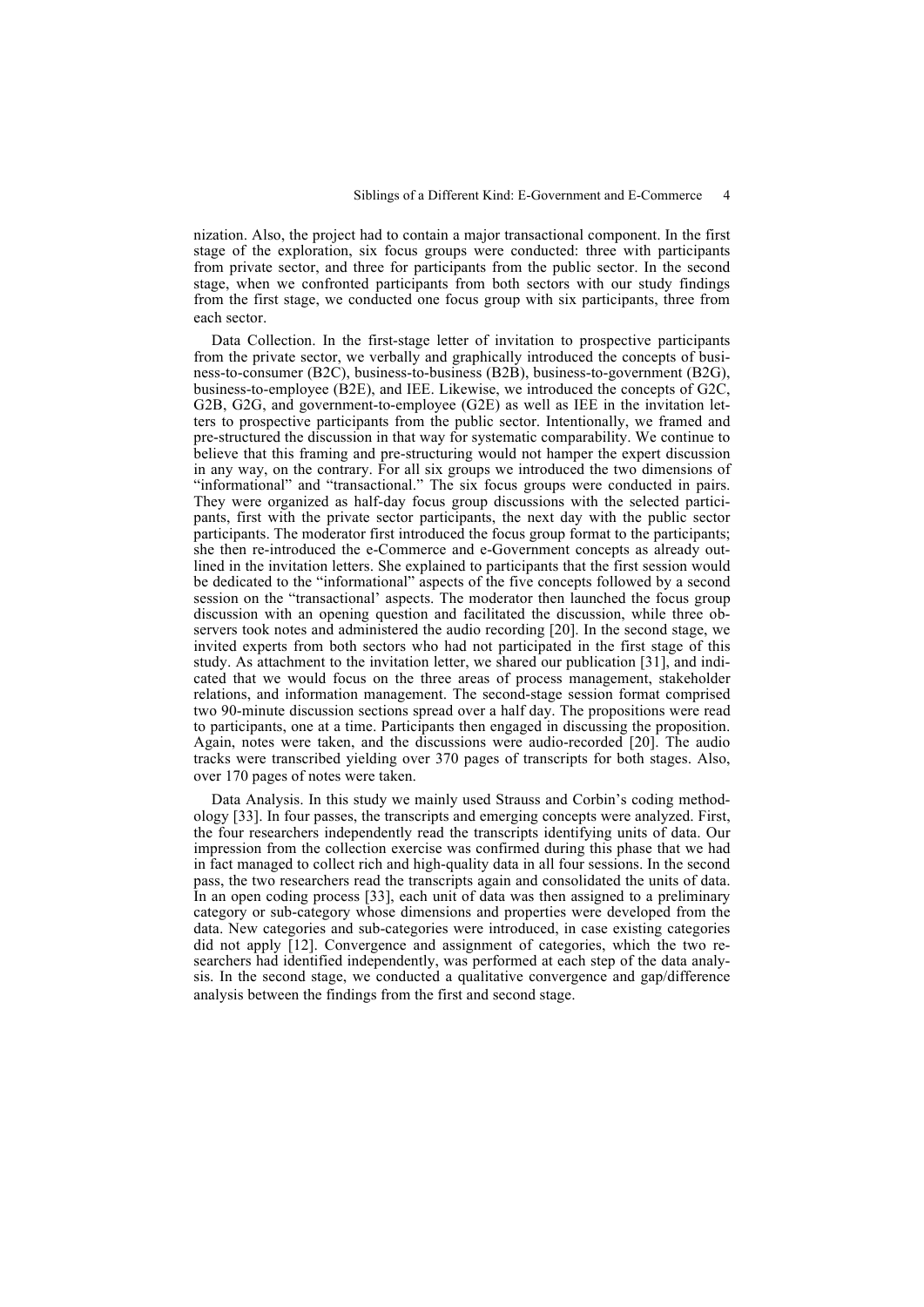# **4 Findings**

In this section, we present our findings the areas of  $(1)$  process management,  $(2)$ information management, and (3) stakeholder relations.

#### 4.1 Process Management

4.1.1. Process Streamlining and Process Integration

In the first stage of our exploration, we found that e-Commerce information systems (ECIS) and e-Government information systems alike were more effective when processes were streamlined and new workflows were introduced. Also in both sectors, we found a trend in favor of modernizing and overhauling workflows and processes. Early projects in both sectors obviously only mimicked the existing processes leading to manumation (rather than automation) as some scoffers had put it [22]. However, after some low-hanging fruits had been harvested in this fashion, in both sectors it was recognized that process redesign and creation of new workflows would improve service quality, speed up service and the processing of transactions. As we found in the second stage of our exploration, the two extremes of mere mimicking and window-dressing of old processes, on the one hand, and radical redesigning, streamlining, and inventing of new processes, on the other hand, rarely, if ever, occurred in practice. For either sector, the two extremes should rather be understood as the two end points of a continuum, in which hybrids of some sort emerged with a tendency to move over time from the end of old processes towards the other end of new and streamlined processes and workflows. Time pressures in active projects, lack of resources including skilled labor, perceived high risks, concerns regarding manageability, and high cost were among the most frequently cited factors that were attributed to the fact that most e-projects initially appeared as redressed old workflows. On the other hand, when scouring for streamlining opportunities, in both sectors it was found that a number of workflows would not even require the utilization of technology.

Integration and alignment (see also 4.1.3) of processes and workflows between organizational units and across organizations also emerged as both a side effect, and in some cases, as a prerequisite for successful redesign and the launch of e-projects. In both sectors, we found cases where the redesign and streamlining of a process or workflow hinged upon another party's willingness to also adjust and streamline her processes. It was further reported from both sectors that during times of economic hardships and pressures, process alignment and integration efforts were more easily introduced and established than in times of ease.

Also, in the second stage participants from government confirmed earlier findings that process and workflow alignment was still a challenge due to various factors such as preventive statutes, regulations, and laws, or bureaucratic inertia, turf protection, or unwillingness to collaborate. Some technical obstacles such as media breaks or legal requirements also played a role in this regard. Yet, for successful transaction processing, a certain degree of process alignment and integration as well system interoperability on the basis of backend system integration was seen as indispensable.

## 4.1.2. Transaction Processing

Electronically processed transactions have become a cost-effective, speedy, and reliable method of conducting the business in both sectors. In government, most electronic transactions are still internal, while external online transactions involving citizens and businesses were believed to be not as sophisticated as in e-Commerce. In the private sector, transaction volumes with customers (B2C transactions) appeared to be much higher than those in the public sector with citizens (G2C transactions). We were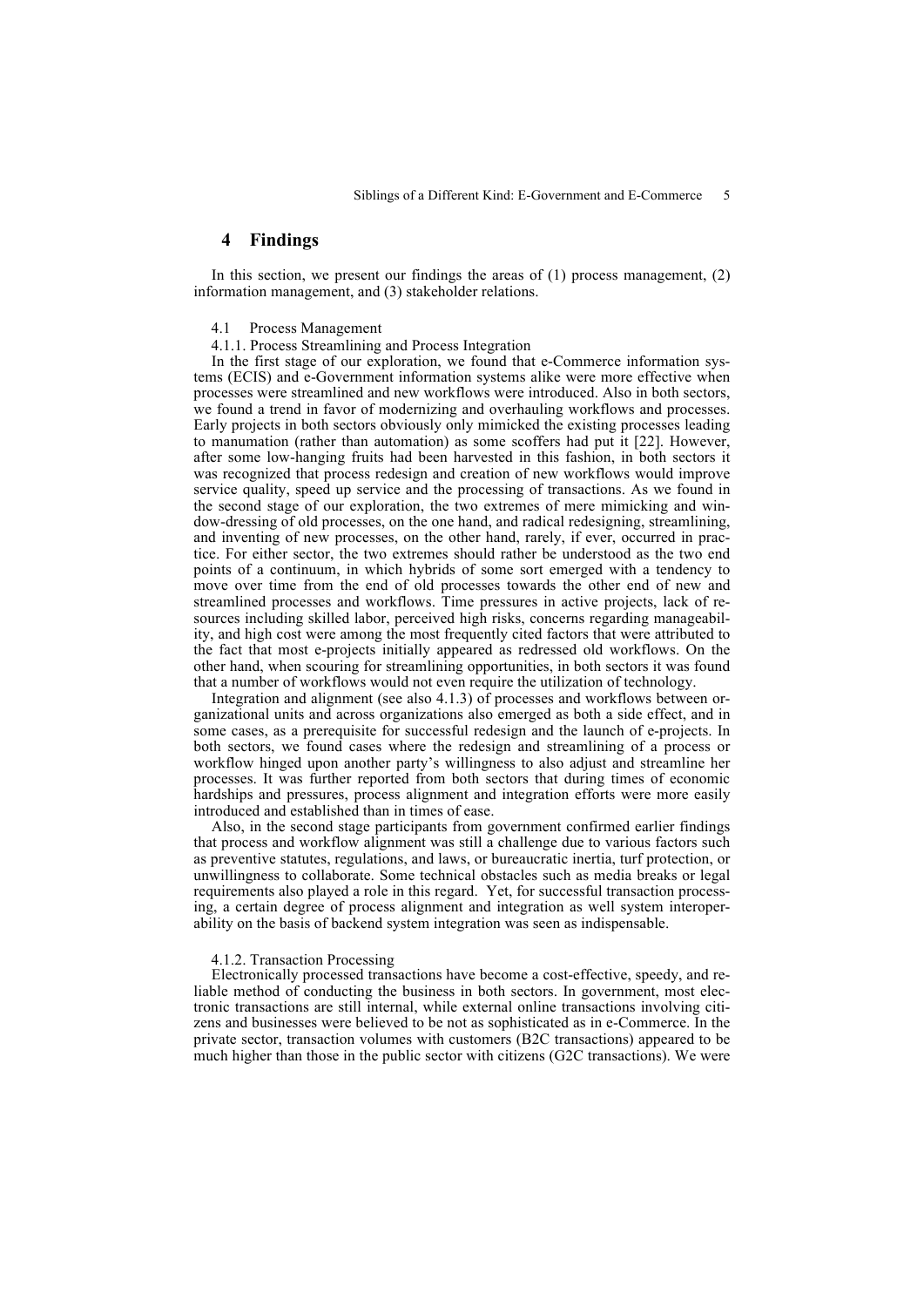not able to compare the actual transaction volumes in the two sectors or even give an informed estimate, since the amount of government-internal transactions (G2G transactions) is unknown at this point in time. In the second stage, participants also discussed in more detail the motivation for increasing the volumes of online transactions such as drastic cost savings, higher profit margins (in the private sector), improved customer/citizen profiling, improved service quality, speedier service provision, improved customer/citizen experience, more accurate and complete data entry, and with more accurate data for analysis.

In terms of a pleasing online service experience on part of the human actor, the private sector still appears to have an edge over the public sector, even though some governments seem to have narrowed the gap. Governments, it was said, cannot easily relinquish certain legacies (information systems as well as statutory and legal frameworks) as easily as private-sector firms can that are able to start a new business from scratch without such heritage.

Participants also remarked that the profiling-based customer-centric perspective, which is capable of singling out individual persons' preferences and dislikes as it has evolved in e-Commerce, might be even undesirable in e-Government. The publicsector equivalent it was said might draw connotations of Orwell's Big Brother ("While you are applying for this-and-that license, we are also finding that you have not yet paid the following traffic citations, which are overdue. Also, your pet license is expiring shortly. We can only service your request after you paid the traffic citations in full  $"$ ).

However, for example, with reference to e-voting practices, particularly in Europe, or, the introduction of citizen self-services via kiosks, participants attributed to government the capability and successful implementation of innovative concepts. Also, shrinking budgets and citizens' increased service quality expectations seemed to have stimulated EGIS-based innovations in government, much like market competition does based on ECIS in the private sector. In other words, despite different drivers, in both e-Commerce and e-Government strong pressures exist, which force innovation to happen.

Another similarity between the e-Commerce and e-Government was seen in the growing data awareness in both sectors. Data-centric approaches when analyzing, for example, service quality and needs-oriented service offerings have been observed in both sectors. Participants expected that the open government and transparency initiatives, which governments on all levels and around the world began pursuing, would massively add to the data awareness and sophisticated use of data in both sectors.

### 4.1.3 Alignment and Collaboration

In our first-stage exploration, we found collaboration and alignment in B2B and G2G scenarios to be critical to the success of improved service delivery (see also 4.1.1.). Interestingly, whenever effective intergovernmental collaboration was found it was more effective if voluntary rather than an imposed (hierarchical) collaboration. Also, similar organizational sizes and governance structures appeared to matter a lot. Moreover, the development of formal collaborative governance structures and formal agreements appeared to be essential to success, ideally on the basis of a shared vision and a common strategy. In the private sector, most collaborative endeavors appeared to rest on mutual and shared business interest. Both hierarchical (for example, vendorsupplier) and peer relationships were found in B2B collaboration. However, it could not be determined which type of relationship (hierarchical vs. peer) worked more effectively.

Our second-stage experts fully confirmed the earlier findings and also added important aspects. Independent of organizational sizes and governance structures they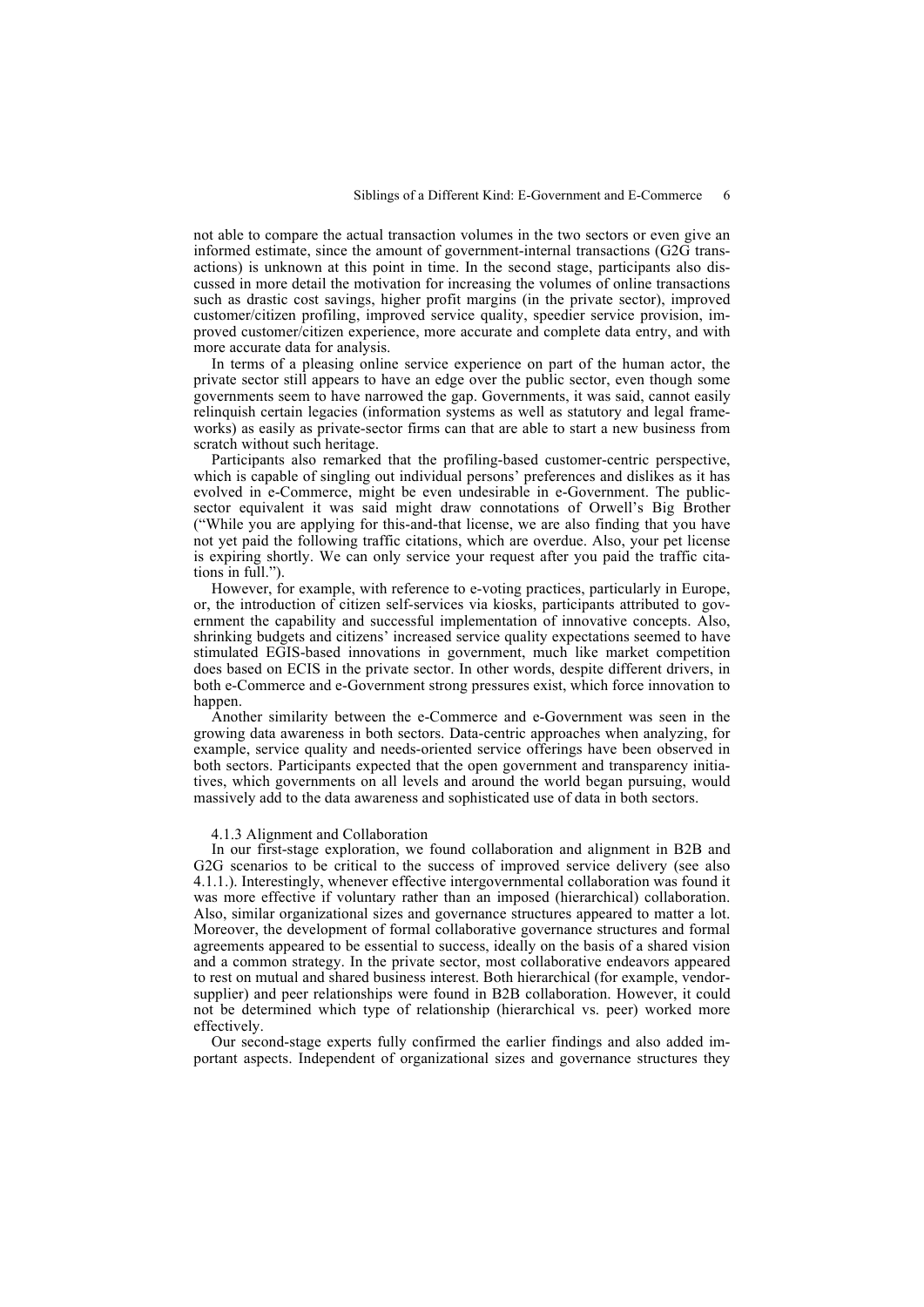maintained data sharing had expanded almost exponentially in recent years in both sectors regardless of any mandates. However, the experts acknowledged the inherent complexity of alignment and collaboration, which permeates both organizational and technology-related levels. Interestingly, when it came to continued electronic collaboration, small businesses appear to be much less ready for system interoperation and electronic information exchanges than government agencies or larger private businesses.

Again we heard that similar organizational sizes and similar governance structures of prospective partners are (at least in government) favorable for collaboration, while dissimilarities in those areas can pose serious obstacles for collaboration. The alignment of strategic priorities was found to become stronger over time the more the collaboration was seen as effective and successful.

Finally, the experts in the second stage presented and discussed a number of examples within and across both sectors where collaboration on a voluntary basis seemed to work more effectively than when coerced like in a quasi-hierarchical relationship. In any case, formal agreements between collaborating parties including memoranda of understanding and service level agreements appear to be an important element of successful long-term collaborative efforts in both sectors. However, even for single projects, we found that a formal agreement defining the scope, timeline, cost, and projected outcome had been negotiated and signed.

#### 4.2 Information Management

The subject of information management drew strong attention and discussions from participants. Particularly two main subjects appeared as significant: i) the impact of information quality on the interactions between companies or government agencies and their clients or citizens respectively; and ii) the role content management plays in the organizational/governmental life.

#### 4.2.1 Impact of Information Quality (IQ)

The literature proposes eight major dimensions of information quality that needs to be addressed  $(1)$  accuracy,  $(2)$  comprehensiveness,  $(3)$  currency,  $(4)$  cognitive authority, (5) assurance/reliability, (6) relevance/precision/recall, (7) timeliness, and (8) perceived value [19]. In this study, we found evidence that indeed all eight criteria were important elements of high IQ. Access to information of high quality along those lines was portrayed as crucial to the success of e-projects in both government and commerce. While both sectors consider IQ as critical, and acknowledged the strong correlation between IQ and effective information management, few differences between the sectors surfaced.

First, maintenance of acceptable levels of information quality appeared to be more challenging in e-Government than in e-Commerce. Not only higher volumes of information appeared as a factor explaining the difference between the sectors, but also the possible error range, the status of the information (mandatory or voluntary) and the impact this information has on people. While in private sector people allow a certain degree of error range to occur (for example – delivery of your product to a different address), in the public sector these errors may have a deep impact on people (for example – a emergency call responder messing up with the location of call). The demand for *ever-*high IQ levels burdens and challenges the maintenance of the information. Also, in e-Commerce, strategic decisions about record keeping, for example, what types of information should be kept, may change according to strategic decisions of the organization. As opposed to the private sector, information may be required to be kept and archived for a long period of time in the public sector. Regulations may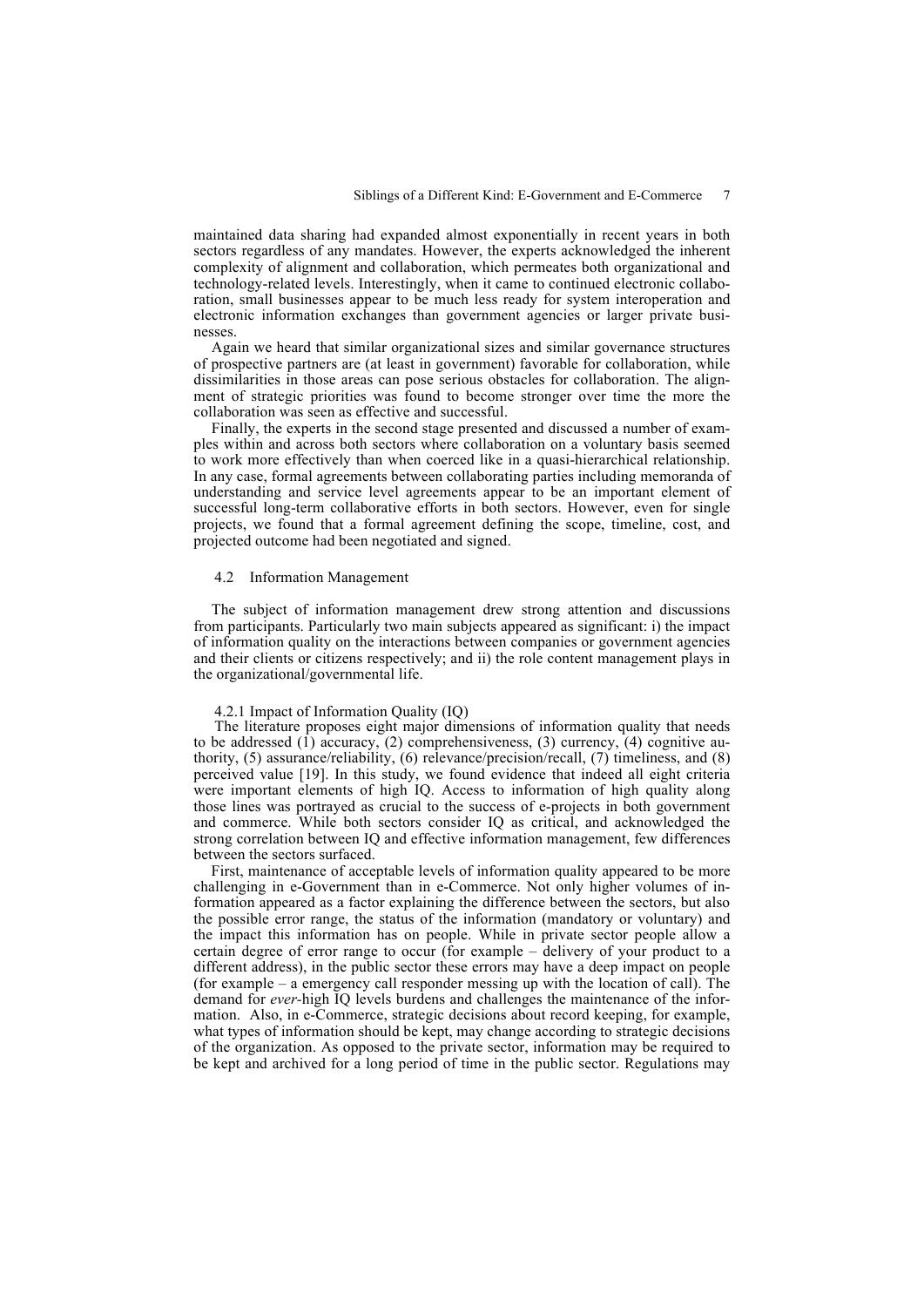create constraints that enforce government agencies to maintain information in a certain way. Therefore, the mandatory facet of information keeping in government has straight implications on the complexity of maintenance. Finally, information quality had a direct major and critical impact on the life of people. Therefore, maintenance of the information will be similar to the careful record keeping process.

Second, the impact of information quality was raised again in the second-stage discussion when we presented our proposition derived from the literature and the first stage of the study that lower information quality affects e-Commerce more negatively than e-Government. This proposition stimulated a long debate, and participants thought that the contrary was true, that is, lower information quality more negatively affects e-Government than e-commerce. Participants perceived lower IQ to impact mainly economical and financial aspects companies in e-Commerce, while in e-Government lower IQ was perceived as impacting the life of people in every possible way, for example, the way our identity is represented in public, reward and punishment of society and physical well-being.

## 4.2.2. The Role of Content Management

Document Life Management, the management of document flows, as well as the proper archiving of electronic records and removed web content along with previous versions of websites were mentioned repeatedly as major challenges in e-Government content management. We found that participants reported in both stages of the study that content management was more challenging in government than in the private sector due to volume of information and complexity of linked content. The complexity of the content management in the public sector as opposed to the private sector was related to two main aspects: i) the time aspect of keeping the data and its retrieval afterwards. The scope of government record keeping was very long on average. Moreover, in many cases it was not due for deletion. Content management it was said became more challenging due to the changing notions of public/private interests or contexts between the time of archiving and the time of retrieval. ii) the sensitive balance between freedom of information and privacy – in recent years there appeared to be a growing trend towards open government and more transparency. It sharpened the debate of what was considered private and what should be regarded public, and more specifically, which publicly held information would still need to be kept secret in order to balance other rights. Government agencies obviously seemingly tried to strike a balance between citizens' need for information and the extent of government services to provide that information electronically. This juggle made it difficult to strategize about content management, especially when the goal changed frequently and the public/private distinction had become so dynamic.

#### 4.3 Stakeholders Relations

The subject of stakeholder relations appeared in both stages of the study in different variations. Participants agreed that governance of stakeholders was a critical component in the success or failure of projects and that the structure of governance influences ECIS and EGIS designs and deliverables both in e-Commerce and in e-Government. Disagreements appeared as to the effect the structure of this governance has. Moreover, we hypothesized that the process of convincing top-leadership to support and EGIS project is harder than in private sector. Participants from the public sector agreed that this was crucial in EGIS projects and very hard due to diverse needs, different weight and influence of stakeholders, and, in public sector, the difficulty to show a clear return on investments. Nevertheless, there was no consent about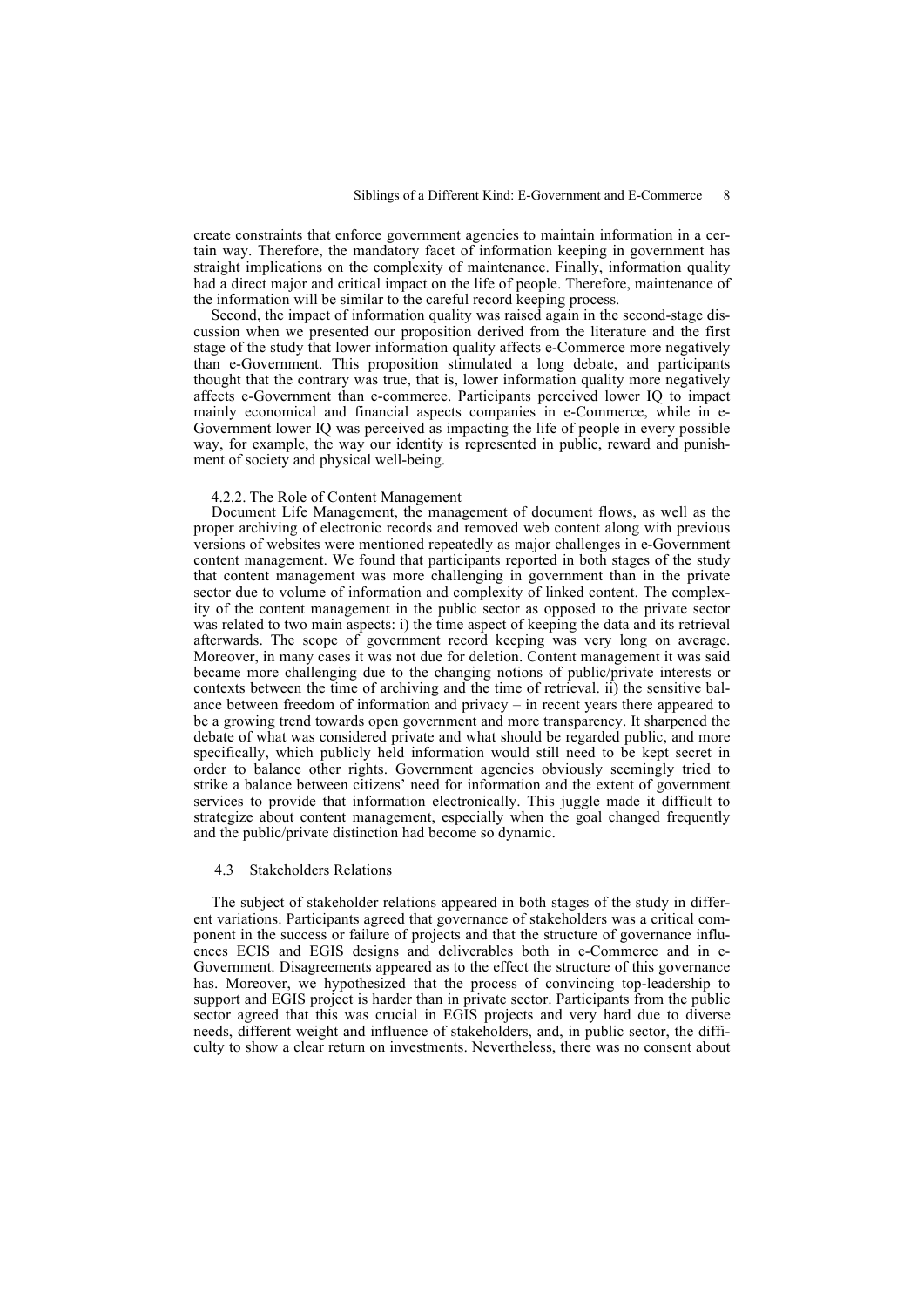whether it was harder to win support from top-leadership for e-projects in either the public or the private sector.

In order to establish lasting governance structures in the public sector, the relationships among different types of stakeholders, elected and appointed officials, political and professional staff, and federal, state, and local stakeholders needed to be balanced according to the experts. This was harder to accomplish when the boundaries of the system were rigidly fixed for a long period, most of the professional staff was retained, the needs were vast and the interests were incongruent, or even pulling into different directions [10, 30]. For example, participants reported the fear to partner with "too big a city", and to create a dependency on that City's resources and governance structure. An important issue that surfaced in the second stage of the study was that although there were diverse stakeholders with whom agencies needed to deal, still the collaboration was more effective between institutions of similar size and similar governance structure. Finally, while diversity appeared as a critical issue also for the e-Commerce sector, we were not able to assess its exact impact.

# **5 Discussion and Summary**

We set out to investigate, identify, and characterize the similarities and differences between e-Commerce and e-Government since we believed that the findings from such a study would benefit academic knowledge and e-Commerce and e-Government practice alike. In the following we discuss and summarize our observations and insights.

5.1 Similarities between e-Commerce and e-Government (research question #1)

According to our findings both ECIS and EGIS benefit their respective organizations significantly more when the underlying workflows and processes are not only electronic re-embodiments of their paper-based antecedents but rather streamlined, simplified, or completely discarded and replaced by different workflows and processes, which take full advantage of the technology. This seems to be increasingly understood in both commerce and government. We also found completely new workflows in both sectors, which would not have been possible without ECIS and EGIS.

A great incentive for streamlining and redesigning workflows and processes we found in the increased degree of collaboration within and between the sectors, which has become possible in an instantaneous fashion through ECIS and EGIS.

We further found that collaboration between partners within and across sectors works better when it unfolds on the basis of formal agreements. In government, it was noted that imposed collaboration works poorly as opposed to collaborative engagements based on freedom of choice.

Interestingly, cross-sector collaboration based on ECIS/EGIS reduces cost and speeds up the process on both ends even if the private-sector partner provides systems, infrastructure, and maintenance.

Along with transactional collaboration and integration we found increasing collaboration within and across sectors also in the area of information sharing. If collaboration thrives, we saw even the partial alignment of strategic objectives as a result. Information quality played a critical role in this context. A positive feedback between perceived IQ, information sharing, and the strength of the relationship seemed to exist.

We found in both sectors that similar governance structures of organizations influenced how collaborative ECIS and EGIS were designed. Remarkably, in both sectors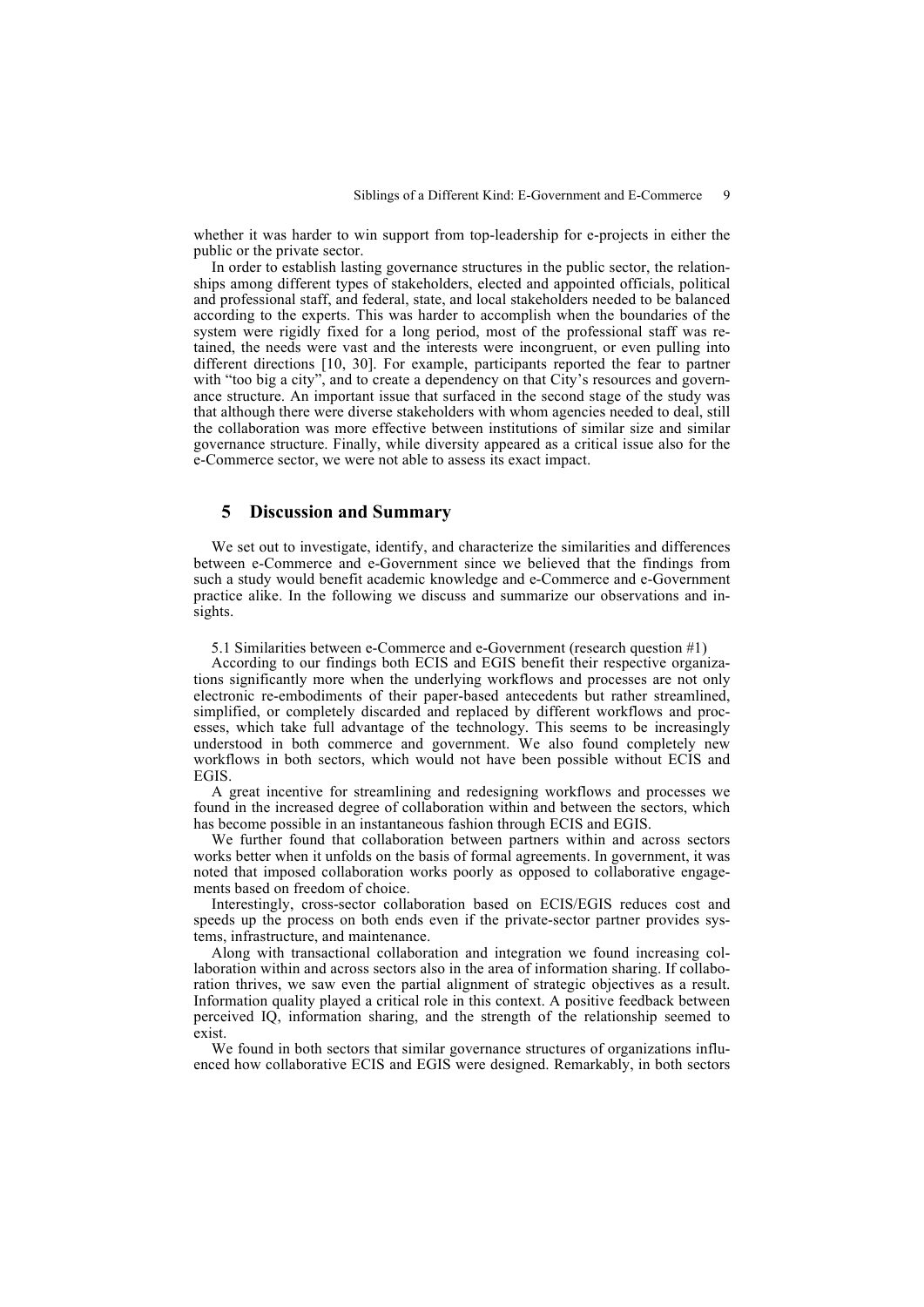the perceived needs of citizens (and customers, respectively) strongly influenced the designs of respective systems. In e-Commerce, organizations were interested in providing a social environment, which was conducive to a positive experience as a customer.

These findings suggest that ECIS/EGIS-related phenomena have important characteristics in common, which go beyond the mere technical resemblance of systems and methods. Process redesign practices might be a worthwhile subject of further study. Likewise, practices and principles of organizational and technical collaboration appear to provide valuable experiences to be shared.

## 5.2 Differences between e-Commerce and e-Government (research question #2)

However, we also found formidable differences in practices, principles, and drivers between e-Commerce and e-Government. Transaction processing was found more sophisticated and of far higher volume in commerce than in government. On the other hand, information processing and management, including the archiving of electronic records we found much more developed in the public sector than with private firms. The drivers of innovation were different in e-Commerce and in e-Government; however, the pressures for organizational change, service innovation, and transformation towards more citizen-/customer centric way of conducting business were similarly strong. As a result, the overall sophistication of EGIS did not appear to lag behind ECIS by orders of magnitude. Both sectors also made increasingly elaborate use of historical data and data from transaction processing in order to optimize desired organizational outcomes. Lower information quality was found to lead to immediate and economically negative effects in both sectors. However, while low information quality directly impacts the bottom line of commercial organizations, in the public sector low IQ could have even more dramatic consequences for citizens and businesses alike. In other words, the impacts of low IQ might be even more devastating in the public sector than in the private sector. Still, governments struggled more than commercial organizations to maintain acceptable levels of information quality leading to far greater challenges, for example, in content management.

Interestingly, leadership in government appeared to be more supportive of (in particular, collaborative) e-projects than their commercial counterparts. It also appeared that collaborative structures in the public sector were markedly stronger than those in the private sector.

Overall, what we found different between e-Commerce and e-Government suggests that the two phenomena follow different trajectories despite many similarities and technical commonalities. One obvious explanation lies in the sector-specific differences, which produce different drivers also in this area. It will be interesting to analyze to what extent Enterprise Resource Planning (ERP) systems, which are increasingly introduced in government, may help align the trajectories between e-Commerce and e-Government to a higher degree than we found in this study.

#### 5.3 Limitations and future research

In our samples of participants from the two sectors and after the focus groups were conducted we found that e-Government experts on average were from higher levels in the organizational hierarchy than e-Commerce practitioners who were more technically versed. Our results, hence, may be skewed that they represent more strategic perspectives in e-Government and more operational/tactical perspectives in e-Commerce.

We also recognize that what we present here is the result of an exploratory study based on a limited number of participants. Our study attempts to lay theoretical foundations for more quantitatively oriented research on the subject, which we hope will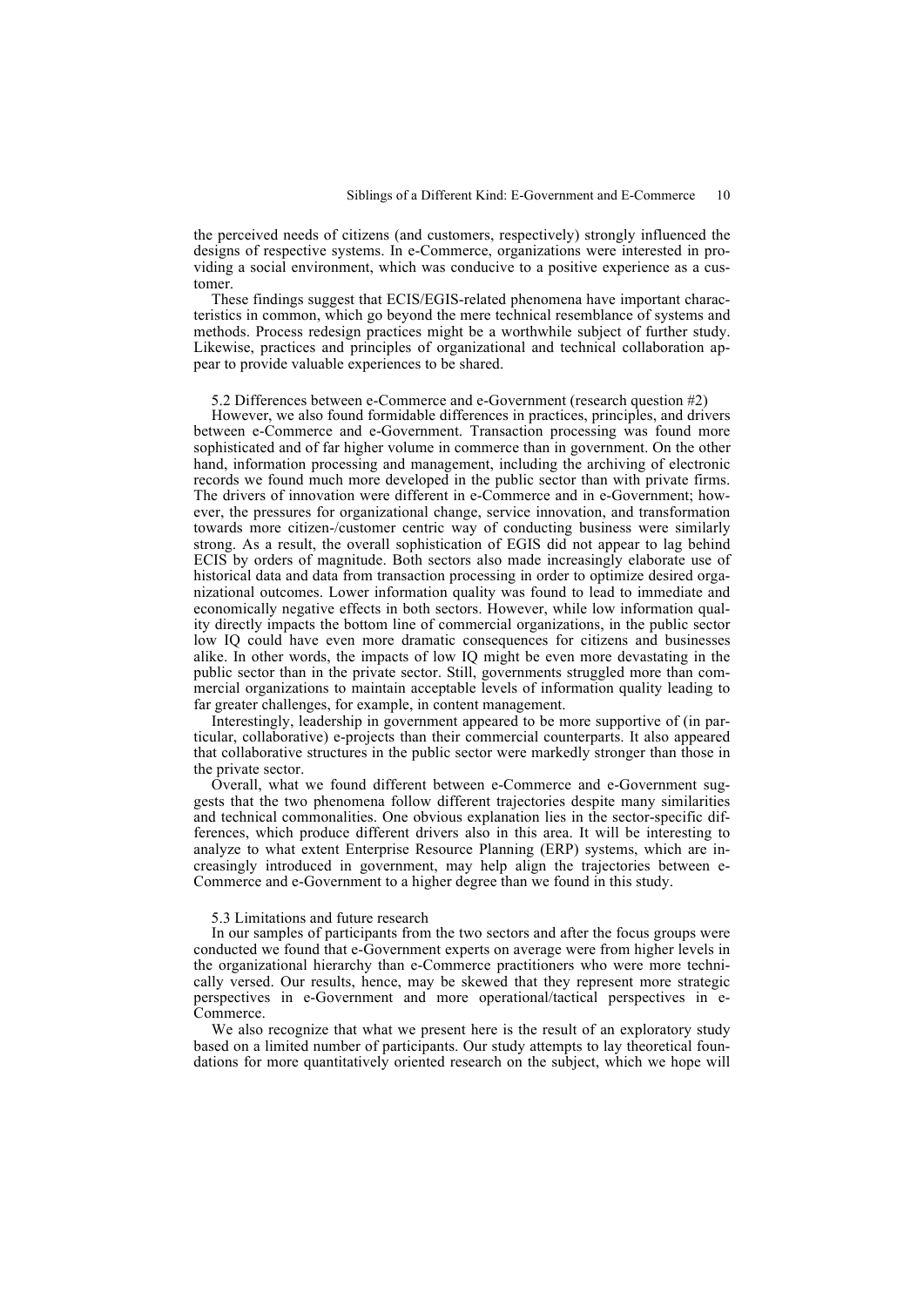lead us to more generalizable results. Furthermore in this paper we present results from three major (of eight) areas of analysis.

## **6 References**

- [1] R. N. Anthony, *Planning and control systems; a framework for analysis*. Boston,: Division of Research, Graduate School of Business Administration, Harvard University, 1965.
- [2] S. Arthur and J. Nazroo, "Designing fieldwork strategies and materials," in *Qualitative research practice : a guide for social science students and researchers*, J. Ritchie and J. Lewis, Eds. London ; Thousand Oaks, Calif.: Sage Publications, 2003, pp. 109-137.
- [3] K. Barzilai-Nahon and H. J. Scholl, "Comparing E-Government with E-Business Challenges " in *Internet Research (IR 8.0) Conference*, Vancouver, BC/Canada, 2007, pp. 1-10.
- [4] K. Barzilai-Nahon and H. J. Scholl, "Similarities and differences of e-Commerce and e-Government: Insights from a pilot study " in *40th Hawaii International Conference on System Sciences (HICSS40)*, R. Sprague, Ed. Waikoloa/Big Island, HI: IEEE, 2007, pp. 92c(1-10).
- [5] G. A. Boyne, "Public and private management: What's the difference?," *Journal of Management Studies,* vol. 39, pp. 97-122, 2002.
- [6] B. Bozeman and S. Bretschneider, "Public management information systems: Theory and prescriptions," *Public Administration Review,* vol. 46, pp. 475-489, 1986.
- [7] Y.-P. Chang and J. Yan, "Positioning In a New Dynamic E-Commerce Business Model," in *3rd International Conference on Wireless Communications, Networking and Mobile Computing (WICOM 2007)* Shanghai, PR China: IEEE, 2007, pp. 3592 - 3595.
- [8] J. W. Creswell, *Educational research : planning, conducting, and evaluating quantitative and qualitative research*, 2nd ed. Upper Saddle River, N.J.: Merrill, 2005.
- [9] H. Finch and J. Lewis, "Focus groups," in *Qualitative research practice : a guide for social science students and researchers*, J. Ritchie and J. Lewis, Eds. London ; Thousand Oaks, Calif.: Sage Publications, 2003, pp. 170-198.
- [10] L. S. Flak and S. Nordheim, "Stakeholders, Contradictions and Salience: An Empirical Study of a Norwegian G2G Effort," in *Proceedings of the 39th Annual Hawaii International Conference on System Sciences, (HICSS39 e-Government Track)*. vol. 4 Kauai: IEEE, 2006, pp. 75a-75tig.
- [11] A. Giddens, *The constitution of society : outline of the theory of structuration*. Berkeley: University of California Press, 1984.
- [12] G. E. Gorman, P. Clayton, M. L. Rice-Lively, and L. Gorman, *Qualitative research for the information professional : a practical handbook*. London: Library Association Publishing, 1997.
- [13] T. L. Greenbaum, *The handbook for focus group research*, 2nd ed. Thousand Oaks, Calif.: Sage Publications, 1998.
- [14] T. L. Greenbaum, *Moderating focus groups : a practical guide for group facilitation*. Thousand Oaks, Calif.: Sage Publications, 2000.
- [15] A. T.-k. Ho, "Reinventing local governments and the e-government initiative," *Public Administration Review,* vol. 62, pp. 434-444, 2002.
- [16] M. Janssen, G. Kuk, and R. W. Wagenaar, "A survey of Web-based business models for e-government in the Netherlands," *Government Information Quarterly,* vol. 25, pp. 202- 220, 2008.
- [17] C. Kaylor, R. Deshazo, and D. Van Eck, "Gauging e-government: A report on implementing services among American cities," *Government Information Quarterly,*  vol. 18, pp. 293-307, 2002.